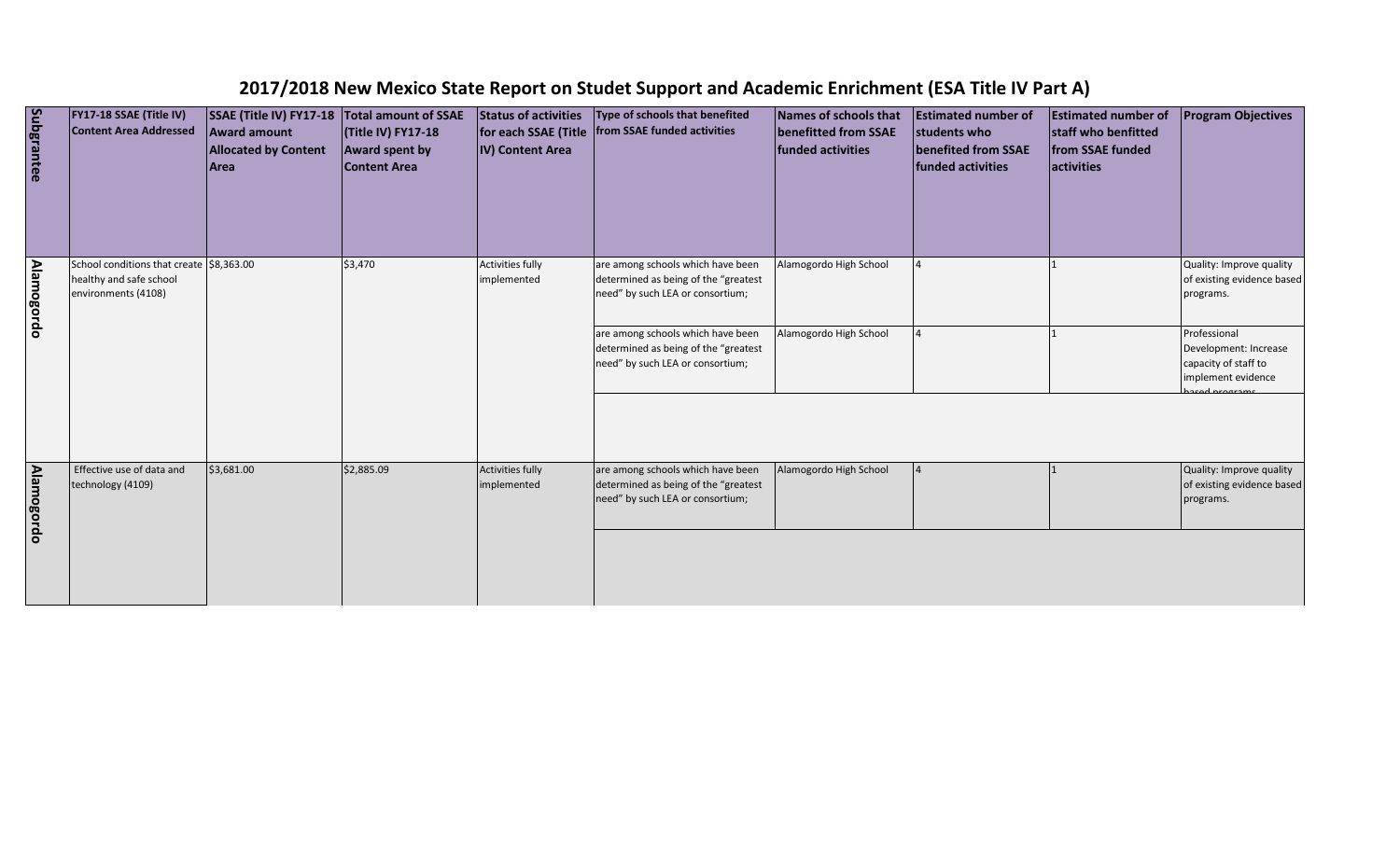| APS Charter School - La<br>Academia de Esperanza,<br>Manzano High School, Del<br>Norte High School, Sandia<br>High School, Albuquerque<br>High School, Cibola, Atrisco<br>Heritage High School, New<br>Futures High School, Valley<br>HS, Highland HS | 469              | <b>NA</b> | Access: Increase access to<br>existing evidence based<br>programs. |
|-------------------------------------------------------------------------------------------------------------------------------------------------------------------------------------------------------------------------------------------------------|------------------|-----------|--------------------------------------------------------------------|
|                                                                                                                                                                                                                                                       | <b>NA</b>        | <b>NA</b> | <b>NA</b>                                                          |
|                                                                                                                                                                                                                                                       |                  |           |                                                                    |
| Amy Biehl High School                                                                                                                                                                                                                                 | $\boldsymbol{8}$ | 1         | New: Implement new<br>evidence based programs.                     |
| Amy Biehl High School                                                                                                                                                                                                                                 | 247              |           | 9 Access: Increase access to                                       |
|                                                                                                                                                                                                                                                       |                  |           | existing evidence based<br>programs.                               |
|                                                                                                                                                                                                                                                       |                  |           |                                                                    |
| Artesia Intermediate                                                                                                                                                                                                                                  | 635              | 40        | Access: Increase access to<br>existing evidence based<br>programs. |
| Artesia Junior High                                                                                                                                                                                                                                   | 610              | 59        | Access: Increase access to<br>existing evidence based<br>programs. |

| Albuquerque Public Schools             | Well-rounded education for<br>all students (4107)                                                        | FAFSA \$38,345; AP<br>\$158,100; Co-Pilot \$15,300; \$12,500<br>GRADS \$12,500 | FAFSA \$4,879; GRADS | Activities partially<br>implemented    | are among schools which have been<br>determined as being of the "greatest<br>need" by such LEA or consortium; | APS Charter School - La<br>Academia de Esperanza,<br>Manzano High School, Del<br>Norte High School, Sandia<br>High School, Albuquerque<br>High School, Cibola, Atrisco<br>Heritage High School, New<br>Futures High School, Valley<br>HS, Highland HS | 469       |
|----------------------------------------|----------------------------------------------------------------------------------------------------------|--------------------------------------------------------------------------------|----------------------|----------------------------------------|---------------------------------------------------------------------------------------------------------------|-------------------------------------------------------------------------------------------------------------------------------------------------------------------------------------------------------------------------------------------------------|-----------|
|                                        | School conditions that create   Mental health contract<br>healthy and safe school<br>environments (4108) | \$149,942; Attendance and<br>family engagement                                 | \$0                  | No activities<br>implemented           |                                                                                                               |                                                                                                                                                                                                                                                       | <b>NA</b> |
| Public Schools<br>Albuquerque          |                                                                                                          | coordinators, school garden<br>specialist \$276,534                            |                      |                                        |                                                                                                               |                                                                                                                                                                                                                                                       |           |
| School State<br>Amy Biehl High         | Well-rounded education for<br>all students (4107)                                                        | \$6,890.08                                                                     | \$4,992.76           | Activities fully<br>implemented        | are implementing targeted support<br>and improvement plans as described in<br>section 1111(d)(2); or          | Amy Biehl High School                                                                                                                                                                                                                                 | 8         |
| <b>Amy Biehl</b><br><b>High School</b> | Effective use of data and<br>technology (4109)                                                           | \$16,173.63                                                                    | \$11,250.00          | <b>Activities fully</b><br>implemented | are implementing targeted support<br>and improvement plans as described in<br>section 1111(d)(2); or          | Amy Biehl High School                                                                                                                                                                                                                                 | 247       |
| Artesia                                | Well-rounded education for<br>all students (4107)                                                        | \$28,614.00                                                                    | \$24,737.55          | <b>Activities fully</b><br>implemented | are among schools which have been<br>determined as being of the "greatest<br>need" by such LEA or consortium; | Artesia Intermediate                                                                                                                                                                                                                                  | 635       |
|                                        |                                                                                                          |                                                                                |                      |                                        |                                                                                                               | Artesia Junior High                                                                                                                                                                                                                                   | 610       |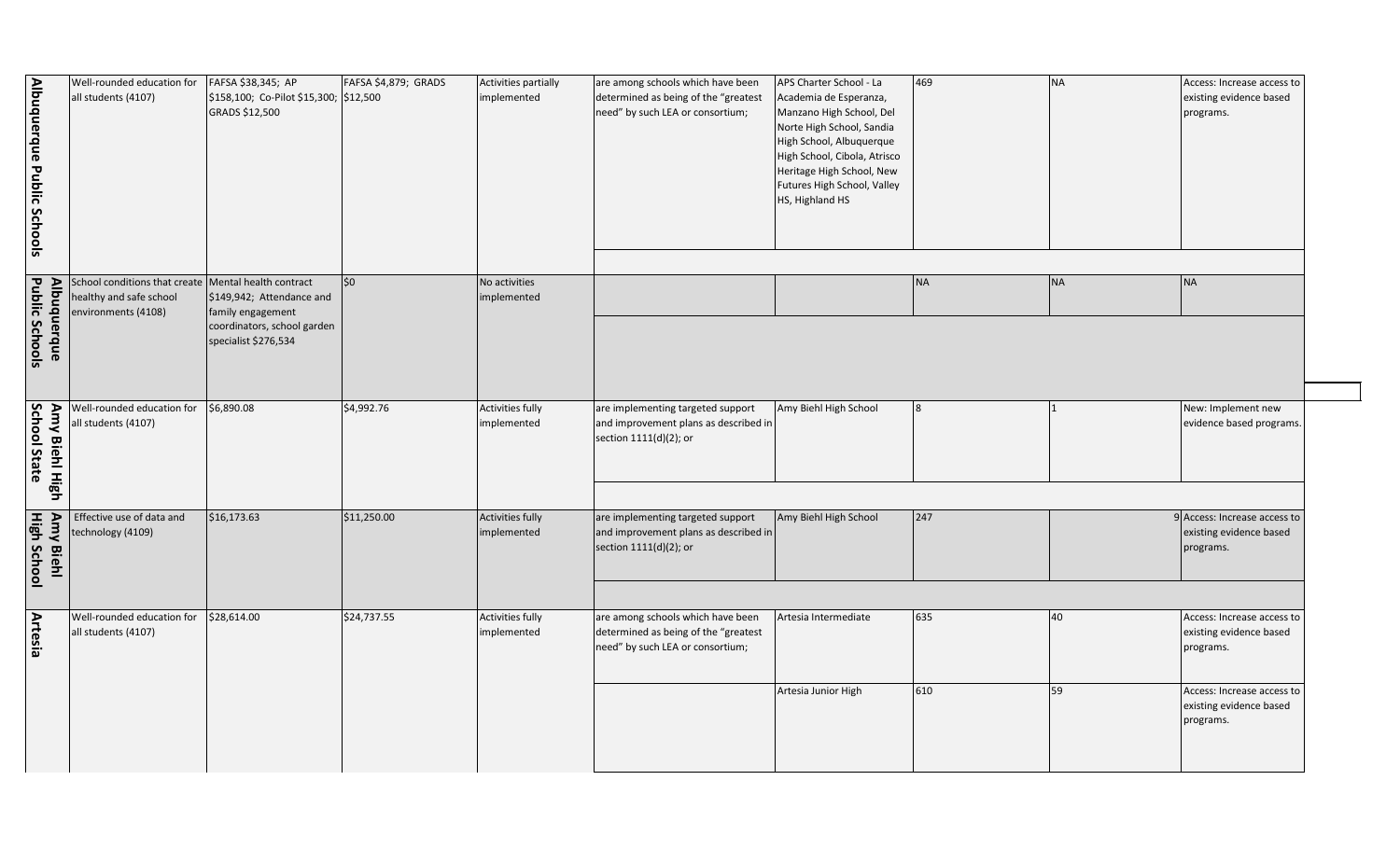| Artesia High                                                                                     | 825             | 73  | Access: Increase access to<br>existing evidence based<br>programs.                                     |
|--------------------------------------------------------------------------------------------------|-----------------|-----|--------------------------------------------------------------------------------------------------------|
| Belen High School                                                                                | 75              | 3   | Quality: Improve quality<br>of existing evidence based<br>programs.                                    |
| <b>Belen HS Daycare</b>                                                                          | 15              | 19  | Access: Increase access to<br>existing evidence based<br>programs.                                     |
|                                                                                                  |                 |     | New: Implement new<br>evidence based programs.                                                         |
|                                                                                                  |                 |     | Professional<br>Development: Increase                                                                  |
| Belen Middle School, La<br>Merced Elementary, Dennis<br>Chavez Elementary, Central<br>Elementary | 1536            | 95  | New: Implement new<br>evidence based programs.                                                         |
|                                                                                                  |                 |     |                                                                                                        |
| Bernalillo High School                                                                           | $6\phantom{.}6$ | N/A | Quality: Improve quality<br>of existing evidence based<br>programs.                                    |
|                                                                                                  |                 |     |                                                                                                        |
| Career Prep High School                                                                          |                 | 1   | Professional<br>Development: Increase<br>capacity of staff to<br>implement evidence<br>based programs. |

|                           |                                                                                              |             |                                     |                                                                                                               | Artesia High                                                                                     | 825  |
|---------------------------|----------------------------------------------------------------------------------------------|-------------|-------------------------------------|---------------------------------------------------------------------------------------------------------------|--------------------------------------------------------------------------------------------------|------|
| <b>Belen Consolidated</b> | School conditions that create \$20,402.00<br>healthy and safe school<br>environments (4108)  | \$12,625.33 | Activities partially<br>implemented | are implementing targeted support<br>and improvement plans as described in<br>section 1111(d)(2); or          | Belen High School                                                                                | 75   |
|                           |                                                                                              |             |                                     | are among schools which have been<br>determined as being of the "greatest<br>need" by such LEA or consortium; | Belen HS Daycare                                                                                 | 15   |
|                           |                                                                                              |             |                                     |                                                                                                               |                                                                                                  |      |
| <b>Belen Consolidated</b> | School conditions that create \$150,000.00<br>healthy and safe school<br>environments (4108) | \$13,769.76 | Activities partially<br>implemented | are among schools which have been<br>determined as being of the "greatest<br>need" by such LEA or consortium; | Belen Middle School, La<br>Merced Elementary, Dennis<br>Chavez Elementary, Central<br>Elementary | 1536 |
| <u>Bernalillo</u>         | School conditions that create \$9,766.82<br>healthy and safe school<br>environments (4108)   | \$3,656.00  | Activities partially<br>implemented | are identified for comprehensive<br>support and improvement under<br>section 1111(c)(\$)(D)(i);               | Bernalillo High School                                                                           | 6    |
| <b>Central Conso</b>      | School conditions that create \$28,461.00<br>healthy and safe school<br>environments (4108)  | \$4,101.63  | Activities partially<br>implemented | are implementing targeted support<br>and improvement plans as described in<br>section 1111(d)(2); or          | Career Prep High School                                                                          |      |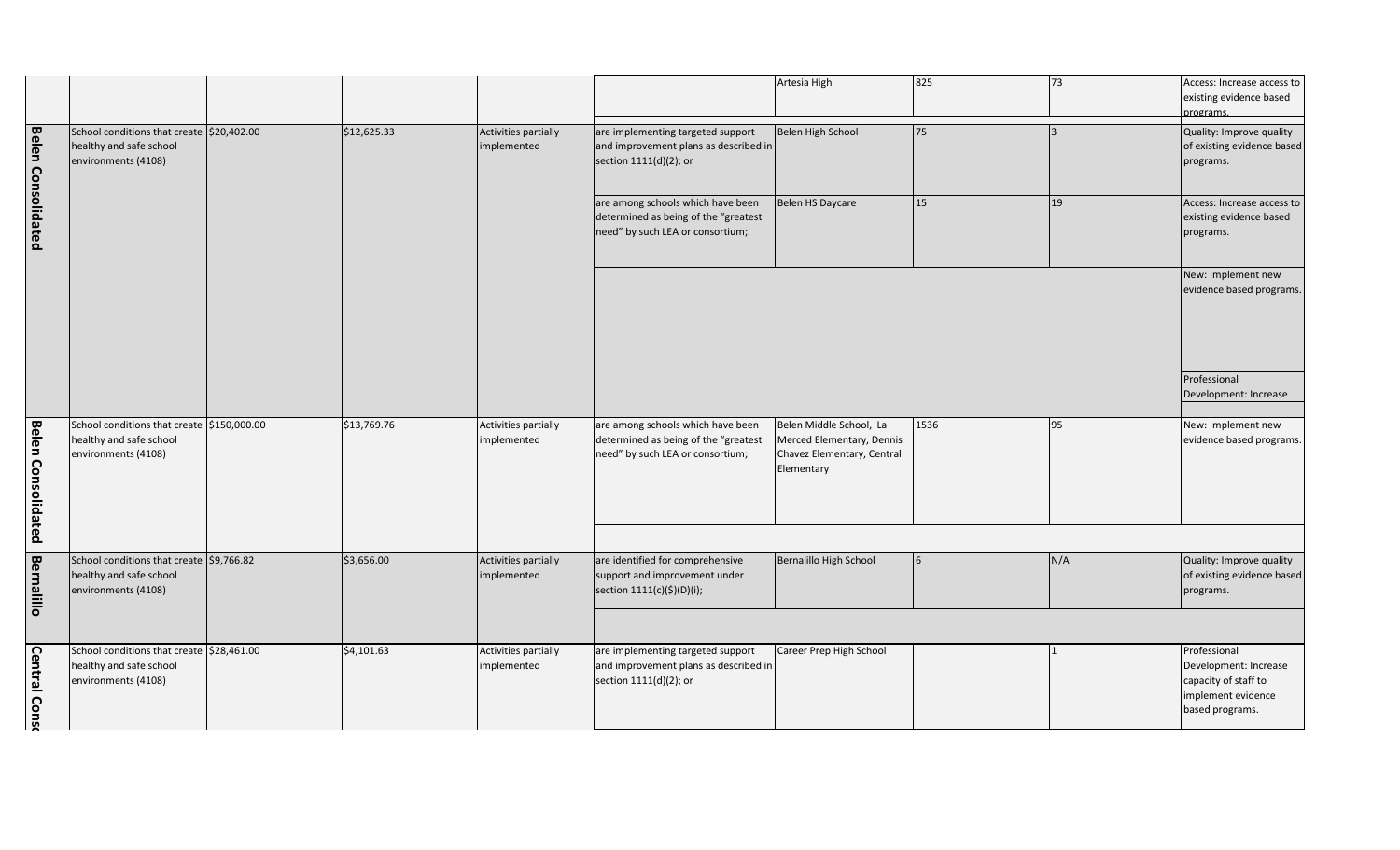| olidated                  |                                                                                             |             |             |                                        | are implementing targeted support<br>and improvement plans as described in<br>section 1111(d)(2); or          | Career Prep High School                                                                                                                    | 150  |    | Quality: Improve quality<br>of existing evidence based<br>programs.                 |
|---------------------------|---------------------------------------------------------------------------------------------|-------------|-------------|----------------------------------------|---------------------------------------------------------------------------------------------------------------|--------------------------------------------------------------------------------------------------------------------------------------------|------|----|-------------------------------------------------------------------------------------|
|                           |                                                                                             |             |             |                                        |                                                                                                               |                                                                                                                                            |      |    |                                                                                     |
| Cesar Chavez<br>Community | School conditions that create \$16,900.00<br>healthy and safe school<br>environments (4108) |             | \$6,950.00  | Activities partially<br>implemented    | have the highest percentages or<br>numbers of children counted under<br>section 1124(c);                      | <b>Cesar Chavez Community</b><br>School                                                                                                    | 16   |    | Access: Increase access to<br>existing evidence based<br>programs.                  |
|                           |                                                                                             |             |             |                                        |                                                                                                               |                                                                                                                                            |      |    |                                                                                     |
| Cimarron                  | Well-rounded education for<br>all students (4107)                                           | \$39,870.00 | \$13,906.00 | Activities fully<br>implemented        | are among schools which have been<br>determined as being of the "greatest<br>need" by such LEA or consortium; | Cimarron Elementary-Mid<br>School-HS Eagle Nest Elem-<br>Mid School                                                                        | 359  |    | 0 Quality: Improve quality<br>of existing evidence based<br>programs.               |
|                           |                                                                                             |             |             |                                        |                                                                                                               |                                                                                                                                            |      |    |                                                                                     |
| Coral<br>Community        | Effective use of data and<br>technology (4109)                                              | \$20,000.00 | \$20,000.00 | Activities fully<br>implemented        | are among schools which have been<br>determined as being of the "greatest<br>need" by such LEA or consortium; | Coral Community Charter<br>School                                                                                                          | 240  | 17 | Professional<br>Development: Increase<br>capacity of staff to<br>implement evidence |
|                           |                                                                                             |             |             |                                        |                                                                                                               |                                                                                                                                            |      |    |                                                                                     |
| Deming                    | School conditions that create \$11,395.84<br>healthy and safe school<br>environments (4108) |             | \$0.00      | Activities partially<br>implemented    | are among schools which have been<br>determined as being of the "greatest<br>need" by such LEA or consortium; | Deming High School                                                                                                                         | 17   |    | Quality: Improve quality<br>of existing evidence based<br>programs.                 |
|                           |                                                                                             |             |             |                                        |                                                                                                               |                                                                                                                                            |      |    |                                                                                     |
| <b>Deming</b>             | School conditions that create \$18,000.00<br>healthy and safe school<br>environments (4108) |             | \$0.00      | <b>Activities fully</b><br>implemented | are among schools which have been<br>determined as being of the "greatest<br>need" by such LEA or consortium; | Bell Elementary, Bataan<br>Elementary, Chaparral<br>Elementary, Columbus<br>Elementary, Memorial<br>Elementary, Ruben Torres<br>Elementary | 1000 | 50 | Access: Increase access to<br>existing evidence based<br>programs.                  |
|                           |                                                                                             |             |             |                                        |                                                                                                               |                                                                                                                                            |      |    |                                                                                     |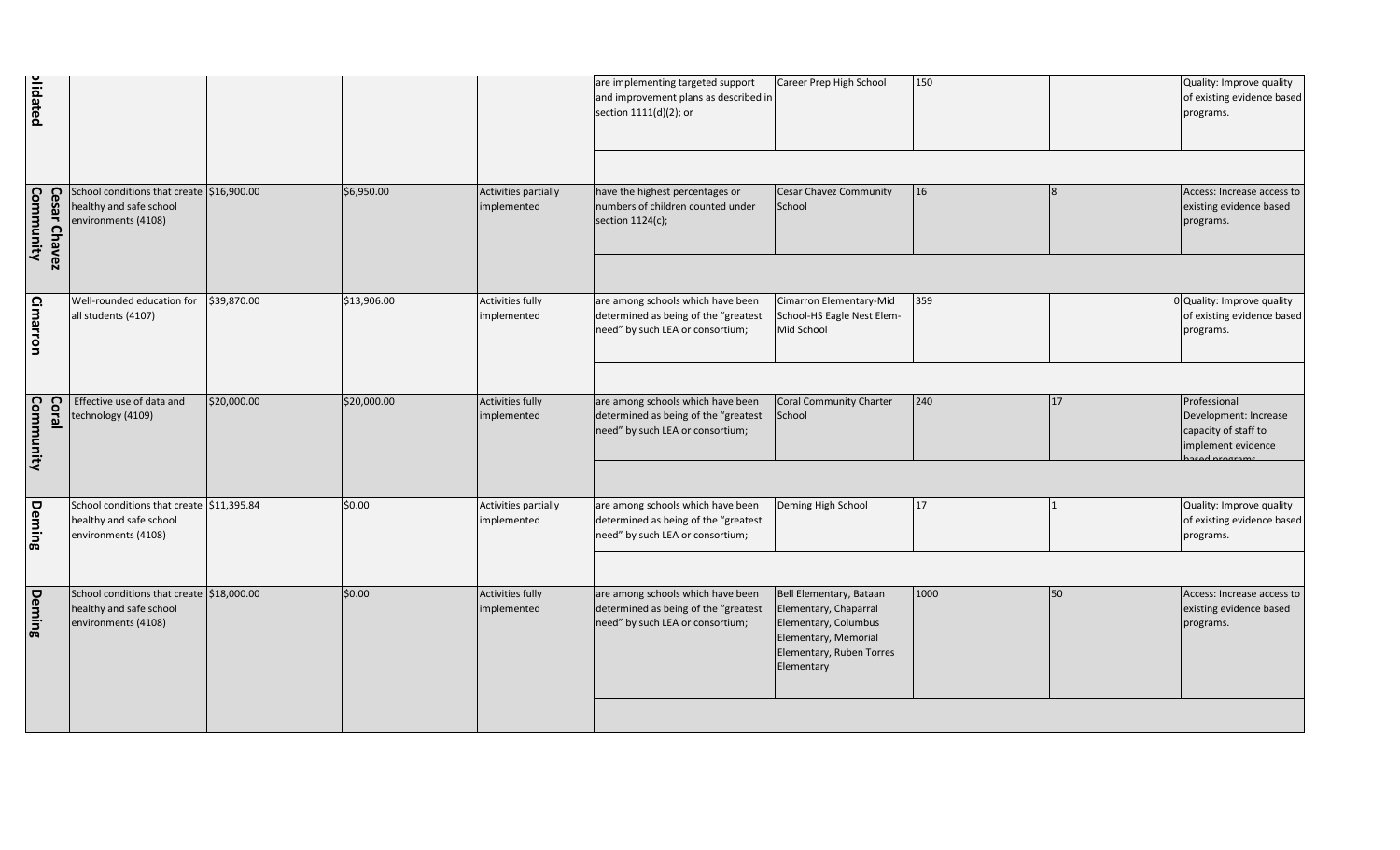| <b>Elida</b> | Well-rounded education for<br>all students (4107)                                           | \$28,045.00 | \$18,678.36 | <b>Activities fully</b><br>implemented | are among schools which have been<br>determined as being of the "greatest<br>need" by such LEA or consortium;                                                         | Elida High School                                                                                                                                             | 50          |    | New: Implement new<br>evidence based programs.                                                           |
|--------------|---------------------------------------------------------------------------------------------|-------------|-------------|----------------------------------------|-----------------------------------------------------------------------------------------------------------------------------------------------------------------------|---------------------------------------------------------------------------------------------------------------------------------------------------------------|-------------|----|----------------------------------------------------------------------------------------------------------|
| Farmington   | Well-rounded education for<br>all students (4107)                                           | \$90,923.44 | \$4,888.65  | Activities partially<br>implemented    | have the highest percentages or<br>numbers of children counted under<br>section 1124(c);                                                                              | Tibbetts Middle School,<br>Heights Middle School,<br>Hermosa Middle School,<br>Mesa Vie Middle School                                                         | 98          | 45 | New: Implement new<br>evidence based programs.                                                           |
| Farmington   | School conditions that create \$68,961.54<br>healthy and safe school<br>environments (4108) |             | \$28,796.40 | Activities partially<br>implemented    | have the highest percentages or<br>numbers of children counted under<br>section 1124(c);<br>are among schools which have been<br>determined as being of the "greatest | Tibbetts Middle School,<br>Heights Middle School,<br>Hermosa Middle School,<br>Mesa Vie Middle School<br>Farmington High School,<br>Piedra Vista High School, | 2537<br>786 | 45 | New: Implement new<br>evidence based programs.<br>Quality: Improve quality<br>of existing evidence based |
| Farmington   | Effective use of data and<br>technology (4109)                                              | \$73,022.40 | \$0.00      | No activities<br>implemented           | need" by such LEA or consortium;<br>are among schools which have been<br>determined as being of the "greatest<br>need" by such LEA or consortium;                     | Recenante High School<br>Farmington High School,<br>Piedra Vista High School                                                                                  | 2896        | 40 | programs.<br>Professional<br>Development: Increase<br>capacity of staff to<br>implement evidence         |
|              |                                                                                             |             |             |                                        |                                                                                                                                                                       |                                                                                                                                                               |             |    | ased programs                                                                                            |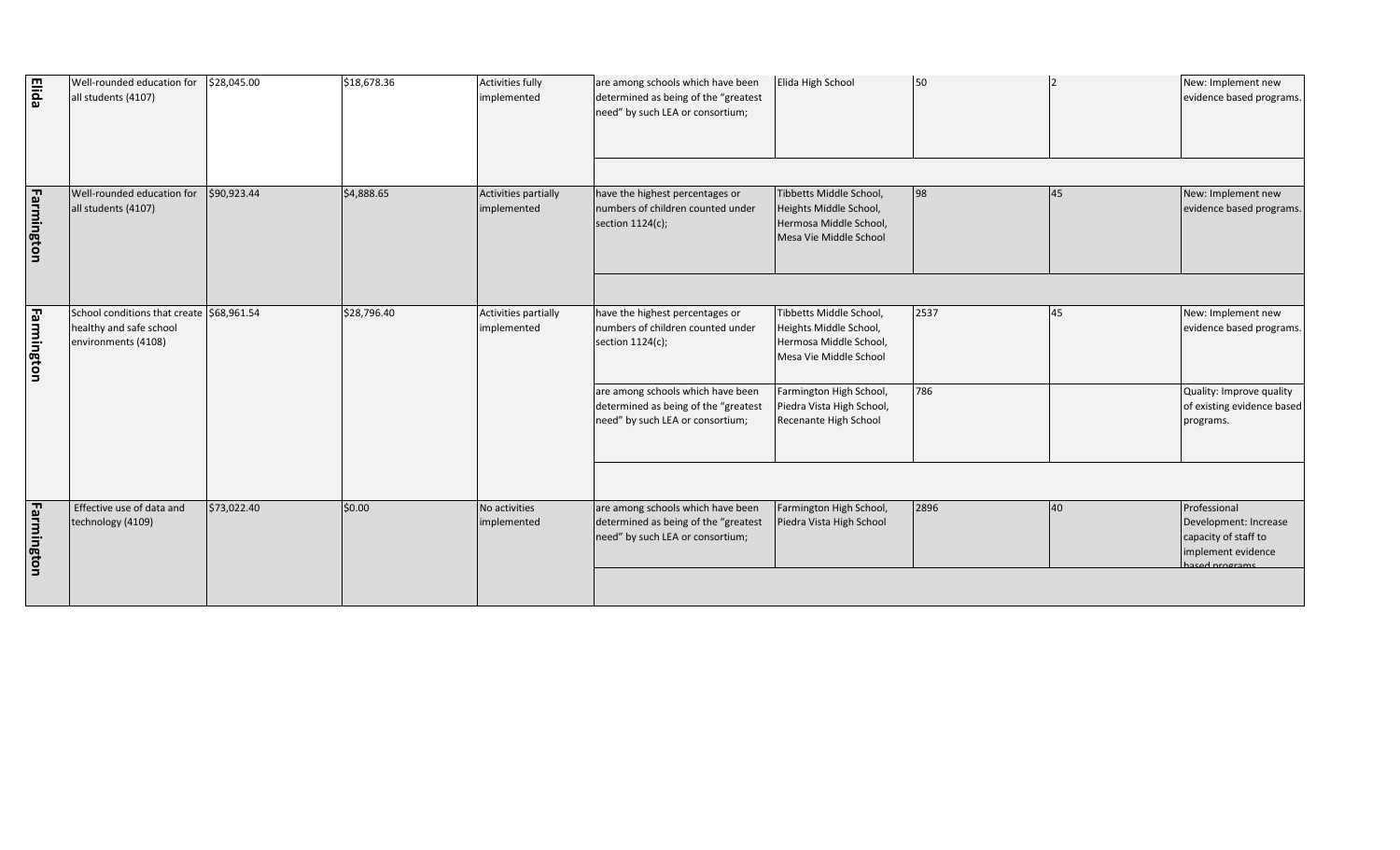|         | School conditions that create \$125,000.00 | \$96,485.00 | Activities partially | are identified for comprehensive  | Anthony Elementary, Berino 964                    |      |
|---------|--------------------------------------------|-------------|----------------------|-----------------------------------|---------------------------------------------------|------|
|         | healthy and safe school                    |             | implemented          | support and improvement under     | Elementary, Chaparral                             |      |
| Gadsden | environments (4108)                        |             |                      | section 1111(c)(\$)(D)(i);        | Elementary, Desert Trail                          |      |
|         |                                            |             |                      |                                   | Elementary, Desert View                           |      |
|         |                                            |             |                      |                                   | Elementary, Gadsden                               |      |
|         |                                            |             |                      |                                   | Elementary, Loma Linda                            |      |
|         |                                            |             |                      |                                   | Elementary, La Union                              |      |
|         |                                            |             |                      |                                   | Elementary, Mesquite                              |      |
|         |                                            |             |                      |                                   | Elementary, North Valley                          |      |
|         |                                            |             |                      |                                   |                                                   |      |
|         |                                            |             |                      |                                   | Elementary, Riverside<br>Elementary, Santa Teresa |      |
|         |                                            |             |                      |                                   | Elementary, Sunland Park                          |      |
|         |                                            |             |                      |                                   | Elementary, Sunrise                               |      |
|         |                                            |             |                      |                                   |                                                   |      |
|         |                                            |             |                      |                                   | Elementary, Vado                                  |      |
|         |                                            |             |                      |                                   | Elementary, and Yucca                             |      |
|         |                                            |             |                      | have the highest percentages or   | <b>Heights Elementary</b>                         | 7000 |
|         |                                            |             |                      |                                   | All elementary Schools                            |      |
|         |                                            |             |                      | numbers of children counted under | Anthony Elementary, Berino                        |      |
|         |                                            |             |                      | section 1124(c);                  | Elementary, Chaparral                             |      |
|         |                                            |             |                      |                                   | Elementary, Desert Trail                          |      |
|         |                                            |             |                      |                                   | Elementary, Desert View                           |      |
|         |                                            |             |                      |                                   | Elementary, Gadsden                               |      |
|         |                                            |             |                      |                                   | Elementary, Loma Linda                            |      |
|         |                                            |             |                      |                                   | Elementary, La Union                              |      |
|         |                                            |             |                      |                                   | Elementary, Mesquite                              |      |
|         |                                            |             |                      |                                   | Elementary, North Valley                          |      |
|         |                                            |             |                      |                                   | Elementary, Riverside                             |      |
|         |                                            |             |                      |                                   | Elementary, Santa Teresa                          |      |
|         |                                            |             |                      |                                   | Elementary, Sunland Park                          |      |
|         |                                            |             |                      |                                   | Elementary, Sunrise                               |      |
|         |                                            |             |                      |                                   | Elementary, Vado                                  |      |
|         |                                            |             |                      |                                   | Elementary, and Yucca                             |      |
|         |                                            |             |                      |                                   | <b>Heights Elementary</b>                         |      |

| Approximately 12 staff<br>members | Access: Increase access to<br>existing evidence based<br>programs.  |
|-----------------------------------|---------------------------------------------------------------------|
| Approximately 64 staff<br>members | Quality: Improve quality<br>of existing evidence based<br>programs. |
|                                   |                                                                     |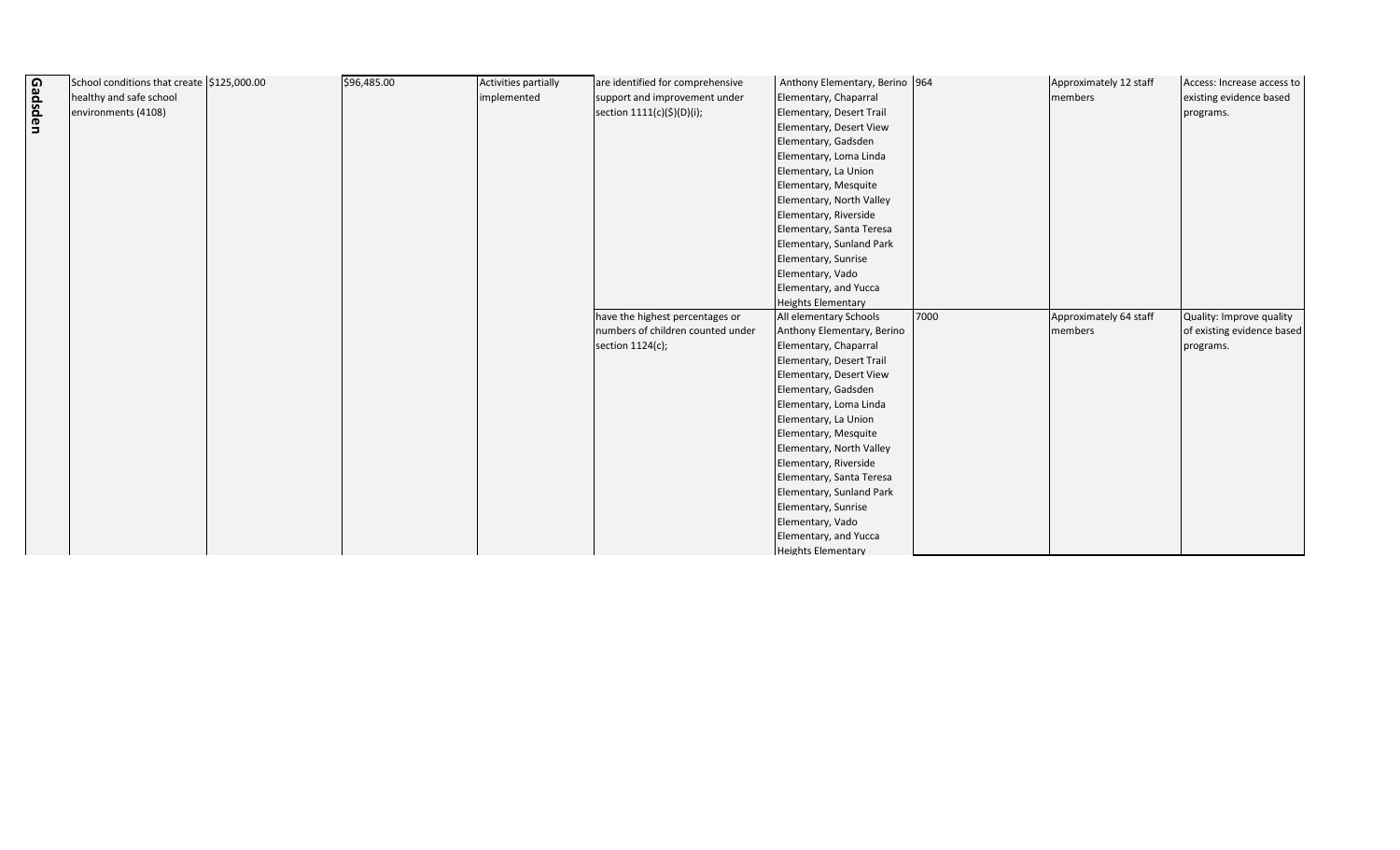| All elementary Schools          | 7000 | Approximately 64 staff | Quality: Improve quality   |
|---------------------------------|------|------------------------|----------------------------|
| Anthony Elementary, Berino      |      | members                | of existing evidence based |
| Elementary, Chaparral           |      |                        | programs.                  |
| Elementary, Desert Trail        |      |                        |                            |
| Elementary, Desert View         |      |                        |                            |
| Elementary, Gadsden             |      |                        |                            |
| Elementary, Loma Linda          |      |                        |                            |
| Elementary, La Union            |      |                        |                            |
| Elementary, Mesquite            |      |                        |                            |
| Elementary, North Valley        |      |                        |                            |
| Elementary, Riverside           |      |                        |                            |
| Elementary, Santa Teresa        |      |                        |                            |
| Elementary, Sunland Park        |      |                        |                            |
| Elementary, Sunrise             |      |                        |                            |
| Elementary, Vado                |      |                        |                            |
| Elementary, and Yucca           |      |                        |                            |
| <b>Heights Elementary</b>       |      |                        |                            |
| La Union Elementary Sunland 964 |      | Approximately 12 staff | Access: Increase access to |
| Park Elementary Sunrise         |      | members                | existing evidence based    |
| Elementary                      |      |                        | programs.                  |
|                                 |      |                        |                            |
|                                 |      |                        |                            |
|                                 |      |                        |                            |
| Central High School             | 42   | 4                      | Access: Increase access to |
|                                 |      |                        | existing evidence based    |
|                                 |      |                        | programs.                  |
|                                 |      |                        |                            |
|                                 |      |                        |                            |
| Rehoboth Christian School       | 200  |                        | Quality: Improve quality   |
| (private school)                |      |                        | of existing evidence based |
|                                 |      |                        |                            |
|                                 |      |                        | programs.                  |
|                                 |      |                        |                            |
|                                 |      |                        |                            |
|                                 |      |                        |                            |
|                                 |      |                        |                            |
|                                 |      |                        |                            |
| <b>HVHS</b>                     | 12   | 2                      | Quality: Improve quality   |
|                                 |      |                        | of existing evidence based |
|                                 |      |                        | programs.                  |
|                                 |      |                        |                            |
|                                 |      |                        |                            |
|                                 |      |                        |                            |
|                                 |      |                        |                            |

|             |              |                                           |             |             |                         | are among schools which have been<br>determined as being of the "greatest | All elementary Schools<br>Anthony Elementary, Berino |     |
|-------------|--------------|-------------------------------------------|-------------|-------------|-------------------------|---------------------------------------------------------------------------|------------------------------------------------------|-----|
|             |              |                                           |             |             |                         | need" by such LEA or consortium;                                          | Elementary, Chaparral                                |     |
|             |              |                                           |             |             |                         |                                                                           | Elementary, Desert Trail                             |     |
|             |              |                                           |             |             |                         |                                                                           | Elementary, Desert View                              |     |
|             |              |                                           |             |             |                         |                                                                           | Elementary, Gadsden                                  |     |
|             |              |                                           |             |             |                         |                                                                           | Elementary, Loma Linda                               |     |
|             |              |                                           |             |             |                         |                                                                           | Elementary, La Union                                 |     |
|             |              |                                           |             |             |                         |                                                                           | Elementary, Mesquite                                 |     |
|             |              |                                           |             |             |                         |                                                                           | Elementary, North Valley                             |     |
|             |              |                                           |             |             |                         |                                                                           | Elementary, Riverside                                |     |
|             |              |                                           |             |             |                         |                                                                           | Elementary, Santa Teresa                             |     |
|             |              |                                           |             |             |                         |                                                                           | Elementary, Sunland Park                             |     |
|             |              |                                           |             |             |                         |                                                                           | Elementary, Sunrise                                  |     |
|             |              |                                           |             |             |                         |                                                                           | Elementary, Vado                                     |     |
|             |              |                                           |             |             |                         |                                                                           | Elementary, and Yucca                                |     |
|             |              |                                           |             |             |                         |                                                                           | <b>Heights Elementary</b>                            |     |
|             |              |                                           |             |             |                         | are implementing targeted support                                         | La Union Elementary Sunland 964                      |     |
|             |              |                                           |             |             |                         | and improvement plans as described in Park Elementary Sunrise             |                                                      |     |
|             |              |                                           |             |             |                         | section 1111(d)(2); or                                                    | Elementary                                           |     |
|             |              |                                           |             |             |                         |                                                                           |                                                      |     |
|             |              |                                           |             |             |                         |                                                                           |                                                      |     |
|             |              |                                           |             |             |                         |                                                                           |                                                      |     |
|             |              |                                           |             |             |                         |                                                                           |                                                      |     |
|             |              | School conditions that create \$18,588.00 |             | \$15,836.00 | Activities partially    | are among schools which have been                                         | Central High School                                  | 42  |
|             |              | healthy and safe school                   |             |             | implemented             | determined as being of the "greatest                                      |                                                      |     |
| <b>GMCS</b> |              | environments (4108)                       |             |             |                         | need" by such LEA or consortium;                                          |                                                      |     |
|             |              |                                           |             |             |                         |                                                                           |                                                      |     |
|             |              |                                           |             |             |                         |                                                                           |                                                      |     |
|             |              |                                           |             |             |                         |                                                                           | Rehoboth Christian School                            | 200 |
|             |              |                                           |             |             |                         |                                                                           | (private school)                                     |     |
|             |              |                                           |             |             |                         |                                                                           |                                                      |     |
|             |              |                                           |             |             |                         |                                                                           |                                                      |     |
|             |              |                                           |             |             |                         |                                                                           |                                                      |     |
|             |              | Well-rounded education for                | \$10,000.00 | \$0.00      | No activities           |                                                                           |                                                      |     |
|             |              | all students (4107)                       |             |             | implemented             |                                                                           |                                                      |     |
| Grady       |              |                                           |             |             |                         |                                                                           |                                                      |     |
|             |              | School conditions that create \$21,430.00 |             | \$20,294.91 | <b>Activities fully</b> | are among schools which have been                                         | <b>HVHS</b>                                          | 12  |
|             |              | healthy and safe school                   |             |             | implemented             | determined as being of the "greatest                                      |                                                      |     |
|             |              | environments (4108)                       |             |             |                         |                                                                           |                                                      |     |
| Schools     | <b>Hatch</b> |                                           |             |             |                         | need" by such LEA or consortium;                                          |                                                      |     |
|             |              |                                           |             |             |                         |                                                                           |                                                      |     |
|             | Public       |                                           |             |             |                         |                                                                           |                                                      |     |
|             |              |                                           |             |             |                         |                                                                           |                                                      |     |
|             |              |                                           |             |             |                         |                                                                           |                                                      |     |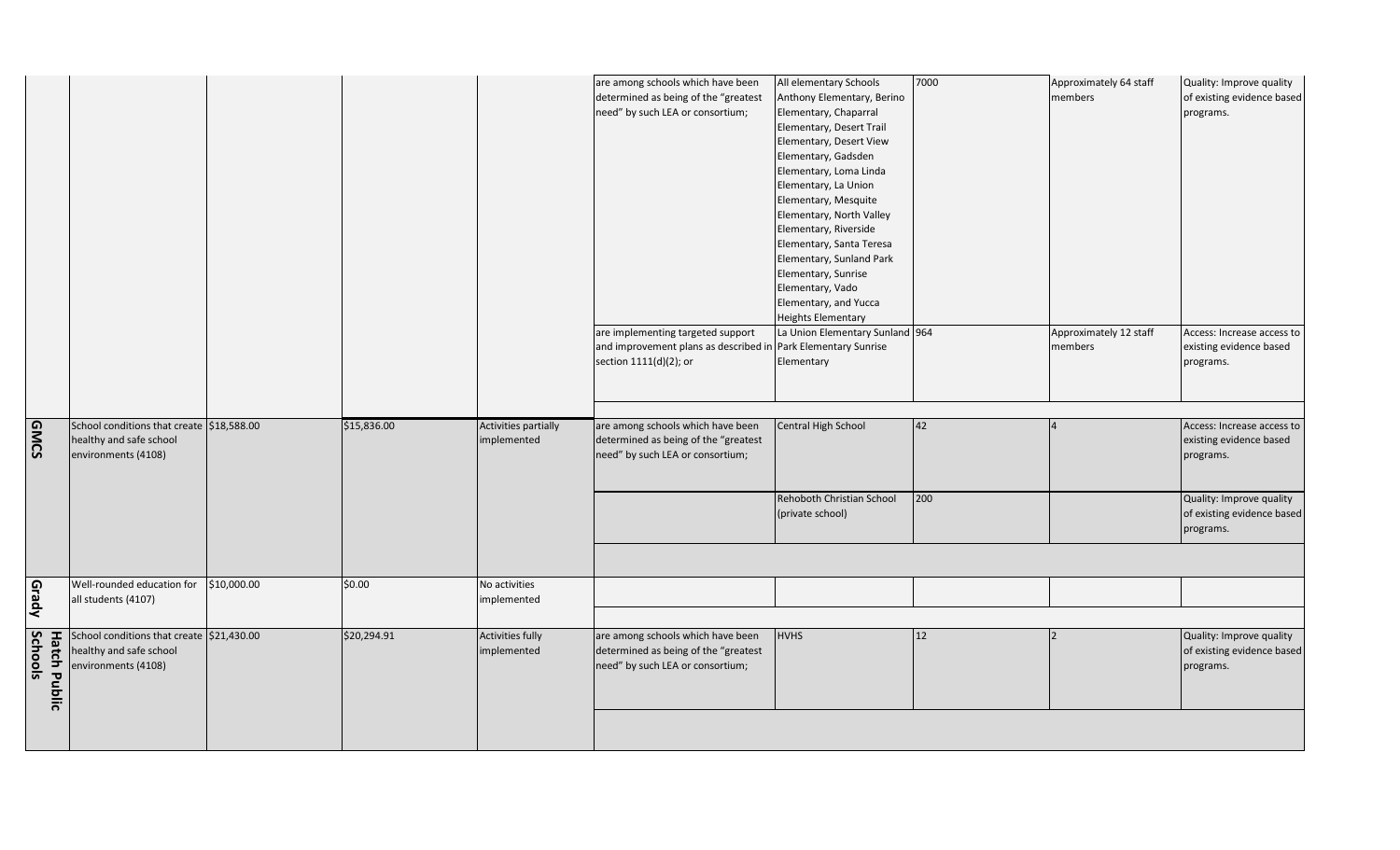| <b>Hobbs</b>        | Well-rounded education for<br>all students (4107)                                           | 4000        | 4000        | <b>Activities fully</b><br>implemented | are among schools which have been<br>determined as being of the "greatest<br>need" by such LEA or consortium; | Hobbs High/Hobbs Freshman 350<br>High |    | 130 | Professional<br>Development: Increase<br>capacity of staff to<br>implement evidence<br>based programs. |
|---------------------|---------------------------------------------------------------------------------------------|-------------|-------------|----------------------------------------|---------------------------------------------------------------------------------------------------------------|---------------------------------------|----|-----|--------------------------------------------------------------------------------------------------------|
| <b>Hobbs</b>        | School conditions that create \$10,500.00<br>healthy and safe school<br>environments (4108) |             | \$10,500.00 | <b>Activities fully</b><br>implemented | are among schools which have been<br>determined as being of the "greatest<br>need" by such LEA or consortium; | Hobbs High/Hobbs Freshman 350<br>High |    | 130 | Quality: Improve quality<br>of existing evidence based<br>programs.                                    |
|                     |                                                                                             |             |             |                                        | have the highest percentages or<br>numbers of children counted under<br>section 1124(c);                      | Hobbs High/Hobbs Freshman 350<br>High |    | 130 | Quality: Improve quality<br>of existing evidence based<br>programs.                                    |
| <b>Hobbs</b>        | Effective use of data and<br>technology (4109)                                              | \$4,000.00  | \$4,000.00  | <b>Activities fully</b><br>implemented | are among schools which have been<br>determined as being of the "greatest<br>need" by such LEA or consortium; | Hobbs High/Hobbs Freshman 350<br>High |    | 130 | Quality: Improve quality<br>of existing evidence based<br>programs.                                    |
|                     |                                                                                             |             |             |                                        | have the highest percentages or<br>numbers of children counted under<br>section 1124(c);                      | Hobbs High/Hobbs Freshman 350<br>High |    | 130 | Quality: Improve quality<br>of existing evidence based<br>programs.                                    |
| <b>Hondo Valley</b> | Well-rounded education for<br>all students (4107)                                           | \$15,080.00 | \$15,080.00 | Activities fully<br>implemented        | are among schools which have been<br>determined as being of the "greatest<br>need" by such LEA or consortium; | Hondo Valley Elementary               | 75 |     | Professional<br>Development: Increase<br>capacity of staff to<br>implement evidence<br>based programs  |
| <b>Hondo Vall</b>   | Effective use of data and<br>technology (4109)                                              | \$66,772.00 | \$66,614.00 | <b>Activities fully</b><br>implemented | are among schools which have been<br>determined as being of the "greatest<br>need" by such LEA or consortium; | Hondo Valley High School              | 68 |     | Professional<br>Development: Increase<br>capacity of staff to<br>implement evidence<br>based programs. |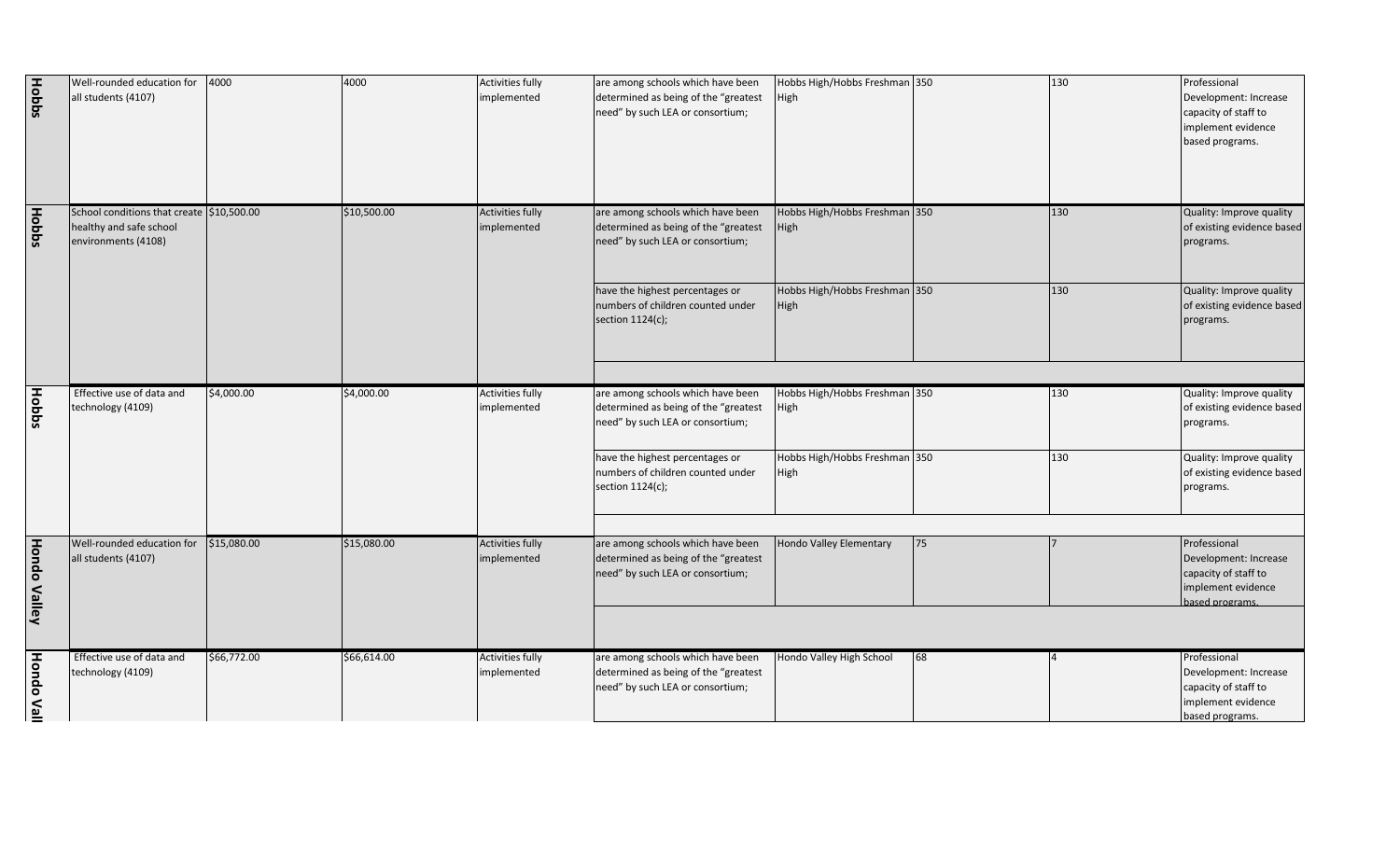| Hondo Valley High School                                                                                                                                                                                                                                                                                                                                                                                                                                                                                                                    | 14  |     | New: Implement new<br>evidence based programs.                                                         |
|---------------------------------------------------------------------------------------------------------------------------------------------------------------------------------------------------------------------------------------------------------------------------------------------------------------------------------------------------------------------------------------------------------------------------------------------------------------------------------------------------------------------------------------------|-----|-----|--------------------------------------------------------------------------------------------------------|
|                                                                                                                                                                                                                                                                                                                                                                                                                                                                                                                                             |     |     |                                                                                                        |
| Zia Middle School; Camino<br>Real Middle School; Lynn<br>Middle School, Mesilla Valley<br>Leadership Academy; BT<br>Washington Elementary;<br>Valley View Elementary;<br>Sonoma Elementary                                                                                                                                                                                                                                                                                                                                                  | 500 | 300 | Professional<br>Development: Increase<br>capacity of staff to<br>implement evidence<br>based programs. |
| Dona Ana Elem., Dersert Hills 3000<br>Elem., Highland Elem.,<br>Hermosa Elem., Booker T.<br>Washington Elem., Fairacres<br>Elem., East Picacho Elem.,<br>University Hills Elem., Cesar<br>Chavez Elem., Alameda<br>Elem., Loma Heights Elem.,<br>Mesilla Elem., Tombaugh<br>Elem., MacArthur Elem.,<br>Sonoma Elem., Crossroads<br>Elem., Sunrise Elem., Lynn<br>Middle, Picacho Middle,<br>Mesa Middle, Mayfield High,<br>Camino Real Middle,<br>Centennial High, Onate High,<br>Central Elem., Vista Middle,<br>Zia Middle, Sierra Middle |     | 72  | New: Implement new<br>evidence based programs.                                                         |
| Las Cruces High School;<br>Onate High School; Rio<br><b>Grande Prepatory Institute</b>                                                                                                                                                                                                                                                                                                                                                                                                                                                      | 25  | 4   | Quality: Improve quality<br>of existing evidence based<br>programs.                                    |
| Crossroads                                                                                                                                                                                                                                                                                                                                                                                                                                                                                                                                  | 42  | 9   | Quality: Improve quality<br>of existing evidence based<br>programs.                                    |

| ey         |                                                                                              |             |                                     | are among schools which have been<br>determined as being of the "greatest<br>need" by such LEA or consortium; | Hondo Valley High School                                                                                                                                                                                                                                                                                                                                                                                                                                                                                                                    | 14  |
|------------|----------------------------------------------------------------------------------------------|-------------|-------------------------------------|---------------------------------------------------------------------------------------------------------------|---------------------------------------------------------------------------------------------------------------------------------------------------------------------------------------------------------------------------------------------------------------------------------------------------------------------------------------------------------------------------------------------------------------------------------------------------------------------------------------------------------------------------------------------|-----|
| Las Cruces | School conditions that create \$145,171.25<br>healthy and safe school<br>environments (4108) | \$73,801.92 | Activities partially<br>implemented | are among schools which have been<br>determined as being of the "greatest<br>need" by such LEA or consortium; | Zia Middle School; Camino<br>Real Middle School; Lynn<br>Middle School, Mesilla Valley<br>Leadership Academy; BT<br>Washington Elementary;<br>Valley View Elementary;<br>Sonoma Elementary                                                                                                                                                                                                                                                                                                                                                  | 500 |
|            |                                                                                              |             |                                     | are identified for comprehensive<br>support and improvement under<br>section 1111(c)(\$)(D)(i);               | Dona Ana Elem., Dersert Hills 3000<br>Elem., Highland Elem.,<br>Hermosa Elem., Booker T.<br>Washington Elem., Fairacres<br>Elem., East Picacho Elem.,<br>University Hills Elem., Cesar<br>Chavez Elem., Alameda<br>Elem., Loma Heights Elem.,<br>Mesilla Elem., Tombaugh<br>Elem., MacArthur Elem.,<br>Sonoma Elem., Crossroads<br>Elem., Sunrise Elem., Lynn<br>Middle, Picacho Middle,<br>Mesa Middle, Mayfield High,<br>Camino Real Middle,<br>Centennial High, Onate High,<br>Central Elem., Vista Middle,<br>Zia Middle, Sierra Middle |     |
|            |                                                                                              |             |                                     | are identified for comprehensive<br>support and improvement under<br>section 1111(c)(\$)(D)(i);               | Las Cruces High School;<br>Onate High School; Rio<br><b>Grande Prepatory Institute</b>                                                                                                                                                                                                                                                                                                                                                                                                                                                      | 25  |
|            |                                                                                              |             |                                     | are among schools which have been<br>determined as being of the "greatest<br>need" by such LEA or consortium; | Crossroads                                                                                                                                                                                                                                                                                                                                                                                                                                                                                                                                  | 42  |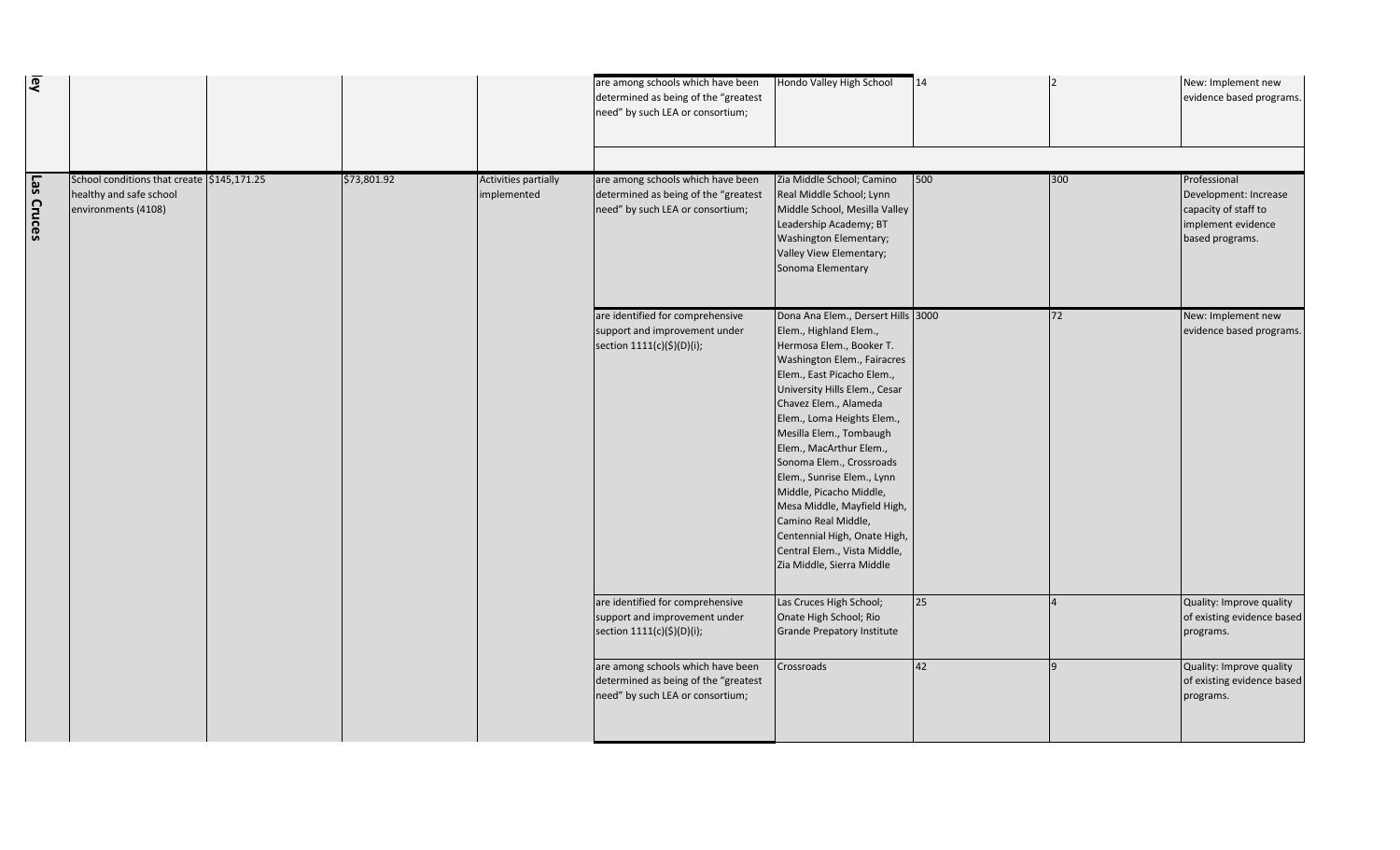| Las Montanas High School                         | 154 | 18 | Quality: Improve quality<br>of existing evidence based<br>programs. |
|--------------------------------------------------|-----|----|---------------------------------------------------------------------|
|                                                  |     |    |                                                                     |
| Century High School                              | 23  | 4  | Access: Increase access to<br>existing evidence based<br>programs.  |
|                                                  |     |    |                                                                     |
| Lovington High School                            | 3   | 1  | Access: Increase access to<br>existing evidence based<br>programs.  |
|                                                  |     |    |                                                                     |
| Magdalena High School                            | 20  | 3  | Access: Increase access to<br>existing evidence based<br>programs.  |
| Magdalena High School                            | 20  | 3  | Access: Increase access to<br>existing evidence based<br>programs.  |
|                                                  |     |    |                                                                     |
| Magdalena Elementary,<br>Middle, and High School | 300 | 15 | Quality: Improve quality<br>of existing evidence based<br>programs. |
| Magdalena Elementary,<br>Middle, and High School | 300 | 15 | Access: Increase access to<br>existing evidence based<br>programs.  |

| Las Montanas<br><b>Charter</b> | School conditions that create \$24,000.00<br>healthy and safe school<br>environments (4108) |            | \$24,000.00 | <b>Activities fully</b><br>implemented | are among schools which have been<br>determined as being of the "greatest<br>need" by such LEA or consortium; | Las Montanas High School                         | 154 |
|--------------------------------|---------------------------------------------------------------------------------------------|------------|-------------|----------------------------------------|---------------------------------------------------------------------------------------------------------------|--------------------------------------------------|-----|
| <b>Los Lunas</b>               | School conditions that create \$26,146.00<br>healthy and safe school<br>environments (4108) |            | \$5,193.63  | <b>Activities fully</b><br>implemented | are among schools which have been<br>determined as being of the "greatest<br>need" by such LEA or consortium; | Century High School                              | 23  |
| Lovington                      | School conditions that create \$11,408.00<br>healthy and safe school<br>environments (4108) |            | \$11,087.40 | <b>Activities fully</b><br>implemented | are among schools which have been<br>determined as being of the "greatest<br>need" by such LEA or consortium; | Lovington High School                            | 3   |
| <b>Magdalena</b>               | School conditions that create \$11,880.00<br>healthy and safe school<br>environments (4108) |            | \$9,555.00  | <b>Activities fully</b><br>implemented | are identified for comprehensive<br>support and improvement under<br>section 1111(c)(\$)(D)(i);               | Magdalena High School                            | 20  |
|                                |                                                                                             |            |             |                                        | are among schools which have been<br>determined as being of the "greatest<br>need" by such LEA or consortium; | Magdalena High School                            | 20  |
| <b>Magdalena</b>               | Well-rounded education for<br>all students (4107)                                           | \$6,956.00 | \$5,887.00  | <b>Activities fully</b><br>implemented | are among schools which have been<br>determined as being of the "greatest<br>need" by such LEA or consortium; | Magdalena Elementary,<br>Middle, and High School | 300 |
|                                |                                                                                             |            |             |                                        | are identified for comprehensive<br>support and improvement under<br>section 1111(c)(\$)(D)(i);               | Magdalena Elementary,<br>Middle, and High School | 300 |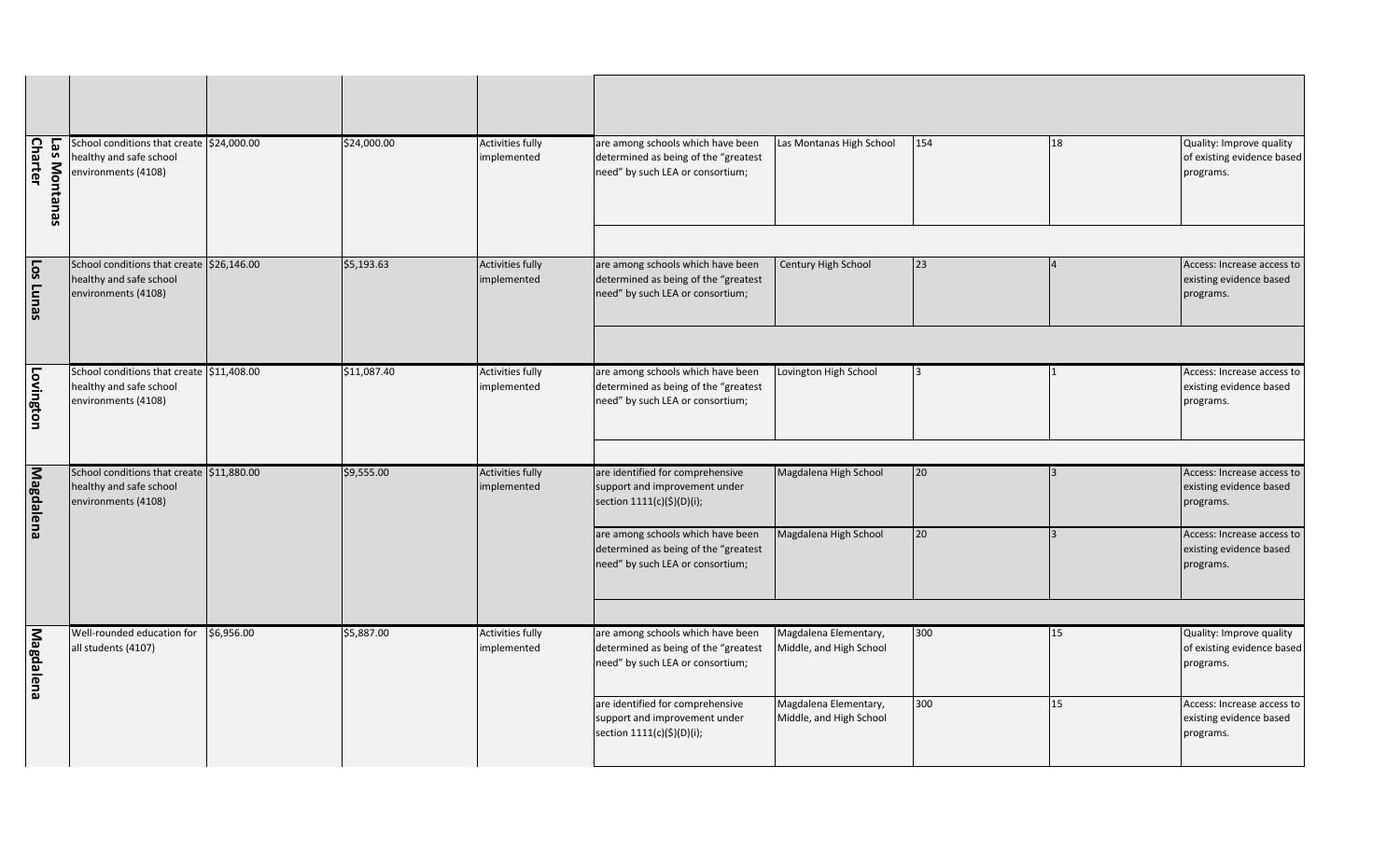| Magdalena               | Effective use of data and<br>technology (4109)                                              | \$6,200.00  | \$0.00      | No activities<br>implemented           | are among schools which have been<br>determined as being of the "greatest<br>need" by such LEA or consortium; | Magdalena Elementary                                                                         | 10.  |     | Access: Increase access to<br>existing evidence based<br>programs.                                     |
|-------------------------|---------------------------------------------------------------------------------------------|-------------|-------------|----------------------------------------|---------------------------------------------------------------------------------------------------------------|----------------------------------------------------------------------------------------------|------|-----|--------------------------------------------------------------------------------------------------------|
|                         |                                                                                             |             |             |                                        | are among schools which have been<br>determined as being of the "greatest<br>need" by such LEA or consortium; | Magdalena Elementary                                                                         | IO.  |     | Professional<br>Development: Increase<br>capacity of staff to<br>implement evidence<br>based programs. |
|                         |                                                                                             |             |             |                                        |                                                                                                               |                                                                                              |      |     |                                                                                                        |
| MAS Charter             | Well-rounded education for<br>all students (4107)                                           | \$24,440.00 | \$24,440.00 | <b>Activities fully</b><br>implemented | are among schools which have been<br>determined as being of the "greatest<br>need" by such LEA or consortium; | MAS Charter School                                                                           | 886  | 65  | Access: Increase access to<br>existing evidence based<br>programs.                                     |
|                         |                                                                                             |             |             |                                        |                                                                                                               |                                                                                              |      |     |                                                                                                        |
| <b>REC2</b>             | Well-Rounded Education for<br>all students (4107)                                           | \$23,986.87 | \$22,059.63 | Activities partially<br>implemented    | are among schools which have been<br>determined as being of the "greatest<br>need" by such LEA or consortium; | All (5) District Schools (see<br>school level details)                                       | 1833 | 148 | New: Implement new<br>evidence based programs.                                                         |
|                         |                                                                                             |             |             |                                        | are among schools which have been<br>determined as being of the "greatest<br>need" by such LEA or consortium; | All (5) District Schools (see<br>school level details)                                       | 1833 | 148 | Professional<br>Development: Increase<br>capacity of staff to<br>implement evidence<br>based programs. |
|                         |                                                                                             |             |             |                                        |                                                                                                               |                                                                                              |      |     |                                                                                                        |
| Cooperative #2<br>Regio | School conditions that create \$55,863.50<br>healthy and safe school<br>environments (4108) |             | \$44,820.65 | Activities partially<br>implemented    | are identified for comprehensive<br>support and improvement under<br>section 1111(c)(\$)(D)(i);               | Mesa Vista Middle School -<br>Jemez Mountain Coronado<br>Middle School - Cuba High<br>School | 327  | 28  | Professional<br>Development: Increase<br>capacity of staff to<br>implement evidence                    |
| nal Educatio            |                                                                                             |             |             |                                        | are among schools which have been<br>determined as being of the "greatest<br>need" by such LEA or consortium; | All (5) District Schools (see<br>school Level details)                                       | 1833 | 148 | New: Implement new<br>evidence based programs.                                                         |
| <u>inal</u>             |                                                                                             |             |             |                                        |                                                                                                               |                                                                                              |      |     |                                                                                                        |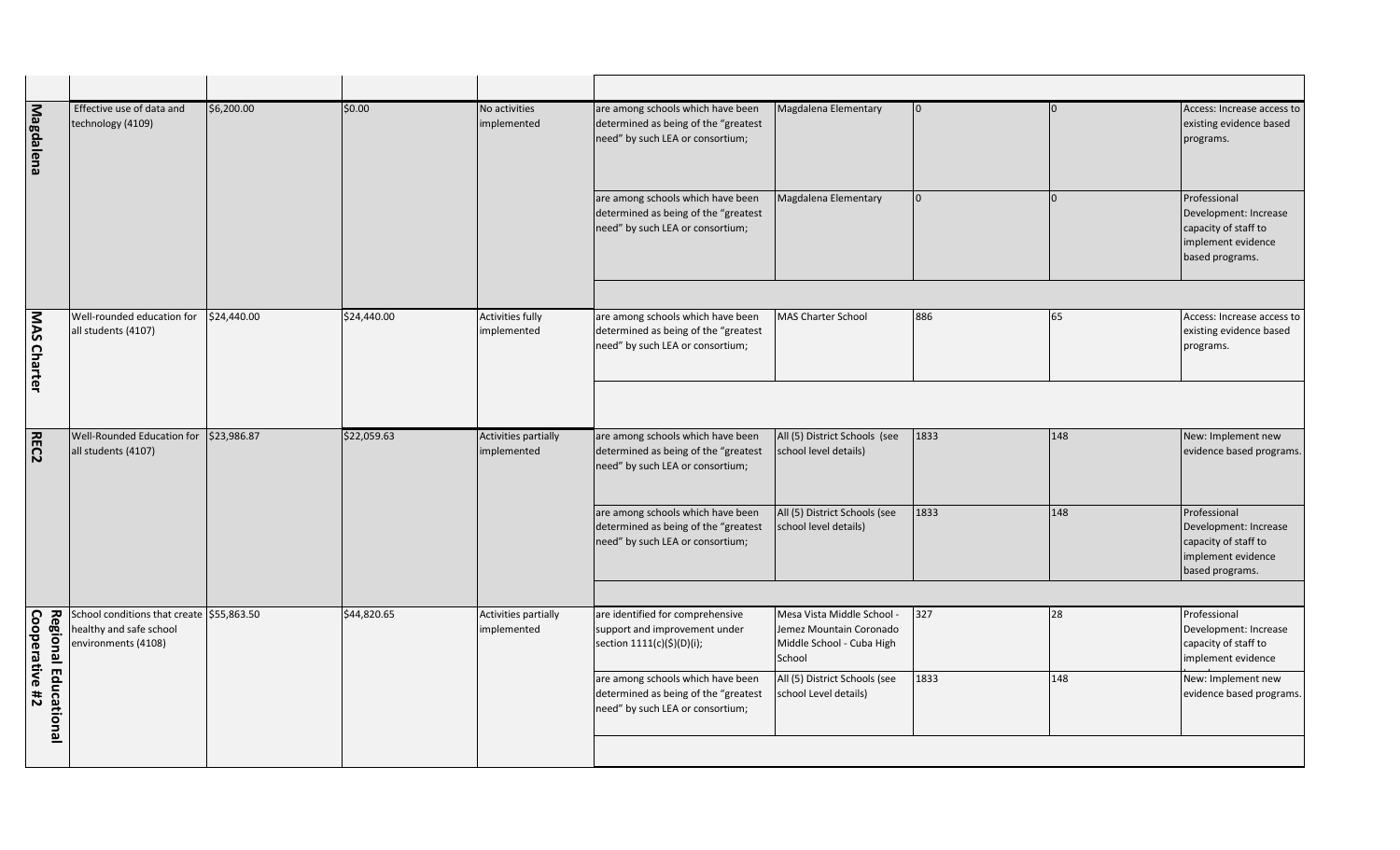| 327  | 28  | Professional<br>Development: Increase<br>capacity of staff to<br>implement evidence                    |
|------|-----|--------------------------------------------------------------------------------------------------------|
| 1833 | 148 | Professional<br>Development: Increase<br>capacity of staff to<br>implement evidence<br>based programs. |
| 1833 | 148 | Professional<br>Development: Increase<br>capacity of staff to<br>implement evidence<br>based programs. |
|      |     |                                                                                                        |
| 327  | 28  | Professional<br>Development: Increase<br>capacity of staff to<br>implement evidence                    |
| 1833 | 148 | New: Implement new<br>evidence based programs.                                                         |

|                                              | Well-Rounded Education for \$23,986.87<br>all students (4107)                               | \$22,059.63 | Activities partially<br>implemented | are identified for comprehensive<br>support and improvement under<br>section 1111(c)(\$)(D)(i);                                 | Mesa Vista Middle School -<br>Jemez Mountain Coronado<br>Middle School - Cuba High<br>School                                                                                                                                                                                | $327$ | 28  | Professional<br>Development: In<br>capacity of staff<br>implement evid                   |
|----------------------------------------------|---------------------------------------------------------------------------------------------|-------------|-------------------------------------|---------------------------------------------------------------------------------------------------------------------------------|-----------------------------------------------------------------------------------------------------------------------------------------------------------------------------------------------------------------------------------------------------------------------------|-------|-----|------------------------------------------------------------------------------------------|
| Regional Educational Cooperative #2          |                                                                                             |             |                                     | are among schools which have been<br>determined as being of the "greatest<br>need" by such LEA or consortium;                   | Chama El, Chama Mid,<br>Escalante Mid/High, Tierra<br>Amarilla El, Cuba El, Cuba<br>High, Cuba Mid, Coronado<br>High, Coronado Mid, Gallina<br>El, Lybrook El, El Rito El, Mesa<br>Vista High, Mesa Vista Mid,<br>Ojo Caliente El, Panasco El,<br>Penasco High, Penasco Mid | 1833  | 148 | Professional<br>Development: In<br>capacity of staff<br>implement evid<br>based programs |
|                                              |                                                                                             |             |                                     | are implementing targeted support<br>and improvement plans as described in Escalante Mid/High, Tierra<br>section 1111(d)(2); or | Chama El, Chama Mid,<br>Amarilla El, Cuba El, Cuba<br>High, Cuba Mid, Coronado<br>High, Coronado Mid, Gallina<br>El, Lybrook El, El Rito El, Mesa<br>Vista High, Mesa Vista Mid,<br>Ojo Caliente El, Panasco El,<br>Penasco High, Penasco Mid                               | 1833  | 148 | Professional<br>Development: In<br>capacity of staff<br>implement evid<br>based programs |
| Regional                                     | School conditions that create \$55,863.50<br>healthy and safe school<br>environments (4108) | \$44,820.65 | Activities partially<br>implemented | are identified for comprehensive<br>support and improvement under<br>section 1111(c)(\$)(D)(i);                                 | Mesa Vista Middle School -<br>Jemez Mountain Coronado<br>Middle School - Cuba High<br>School                                                                                                                                                                                | 327   | 28  | Professional<br>Development: In<br>capacity of staff<br>implement evid                   |
| <b>Educa</b><br><b>Itional</b><br>Cooperativ |                                                                                             |             |                                     | are among schools which have been<br>determined as being of the "greatest<br>need" by such LEA or consortium;                   | Chama El, Chama Mid,<br>Escalante Mid/High, Tierra<br>Amarilla El, Cuba El, Cuba<br>High, Cuba Mid, Coronado<br>High, Coronado Mid, Gallina<br>El, Lybrook El, El Rito El, Mesa<br>Vista High, Mesa Vista Mid,<br>Ojo Caliente El, Panasco El,<br>Penasco High, Penasco Mid | 1833  | 148 | New: Implemen<br>evidence based                                                          |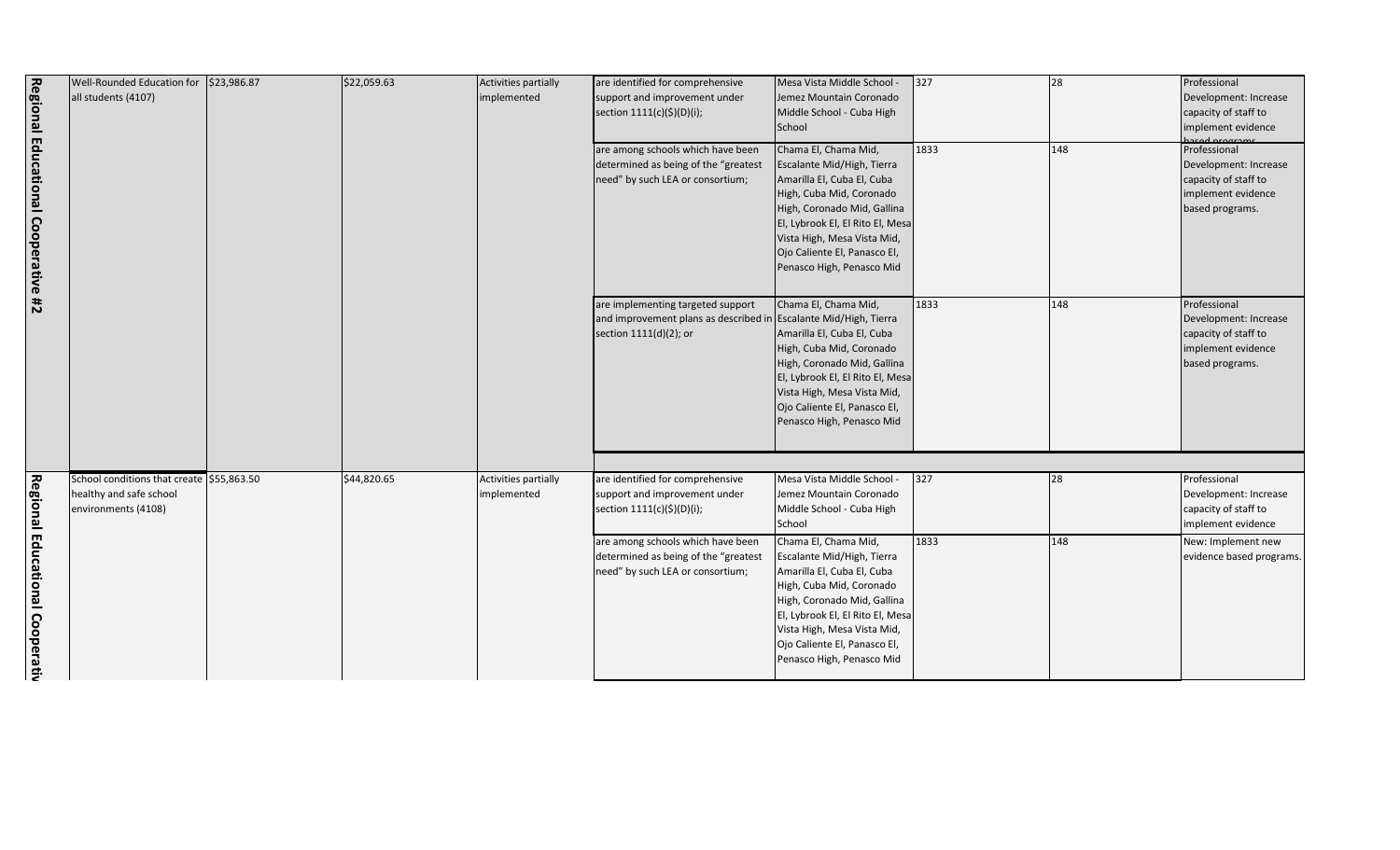|                                               |                                                                                              |            |             |                                        | are implementing targeted support                                                                             | Chama El, Chama Mid,                                                                                                                                                                                                                                | 1833       | 148 | Professional                                                                           |
|-----------------------------------------------|----------------------------------------------------------------------------------------------|------------|-------------|----------------------------------------|---------------------------------------------------------------------------------------------------------------|-----------------------------------------------------------------------------------------------------------------------------------------------------------------------------------------------------------------------------------------------------|------------|-----|----------------------------------------------------------------------------------------|
| $r = 12$                                      |                                                                                              |            |             |                                        | and improvement plans as described i<br>section 1111(d)(2); or                                                | Escalante Mid/High, Tierra<br>Amarilla El, Cuba El, Cuba<br>High, Cuba Mid, Coronado<br>High, Coronado Mid, Gallina<br>El, Lybrook El, El Rito El, Mesa<br>Vista High, Mesa Vista Mid,<br>Ojo Caliente El, Panasco El,<br>Penasco High, Penasco Mid |            |     | Development: Increase<br>capacity of staff to<br>implement evidence<br>based programs. |
|                                               | Effective use of data and<br>technology (4109)                                               | \$8,203.79 | \$5,427.46  | Activities partially<br>implemented    | are among schools which have been<br>determined as being of the "greatest                                     | Chama El, Chama Mid,<br>Escalante Mid/High, Tierra                                                                                                                                                                                                  | 1833       | 148 | New: Implement new<br>evidence based programs.                                         |
| Cooperative #2<br><b>Regional Educational</b> |                                                                                              |            |             |                                        | need" by such LEA or consortium;                                                                              | Amarilla El, Cuba El, Cuba<br>High, Cuba Mid, Coronado<br>High, Coronado Mid, Gallina<br>El, Lybrook El, El Rito El, Mesa<br>Vista High, Mesa Vista Mid,<br>Ojo Caliente El, Panasco El,<br>Penasco High, Penasco Mid                               |            |     |                                                                                        |
|                                               |                                                                                              |            |             |                                        |                                                                                                               |                                                                                                                                                                                                                                                     |            |     |                                                                                        |
| <b>Portales</b>                               | School conditions that create \$101,798.00<br>healthy and safe school<br>environments (4108) |            | \$44,723.00 | <b>Activities fully</b><br>implemented | are among schools which have been<br>determined as being of the "greatest<br>need" by such LEA or consortium; | Portales High School                                                                                                                                                                                                                                | 25         |     | Quality: Improve quality<br>of existing evidence based<br>programs.                    |
|                                               |                                                                                              |            |             |                                        | are implementing targeted support<br>and improvement plans as described in<br>section 1111(d)(2); or          | Portales High School                                                                                                                                                                                                                                | 56         |     | New: Implement new<br>evidence based programs.                                         |
| <b>Rio Rancho</b>                             | School conditions that create \$21,500.00<br>healthy and safe school<br>environments (4108)  |            | \$16,217.20 | Activities partially<br>implemented    | are among schools which have been<br>determined as being of the "greatest<br>need" by such LEA or consortium; | Independence High School                                                                                                                                                                                                                            | $\vert$ 15 | In. | Access: Increase access to<br>existing evidence based<br>programs.                     |
|                                               |                                                                                              |            |             |                                        |                                                                                                               |                                                                                                                                                                                                                                                     |            |     |                                                                                        |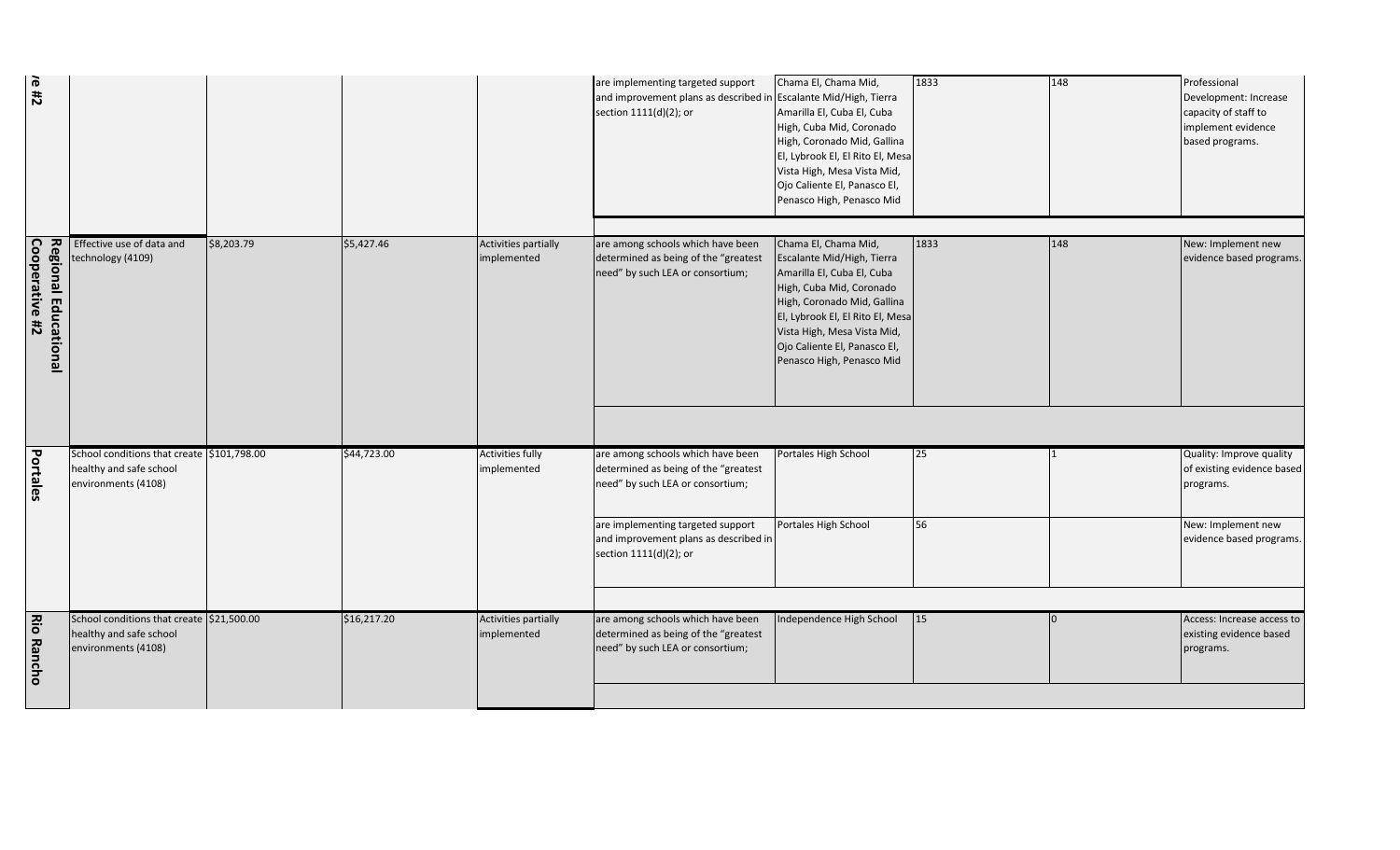| 2815  | 320                           |                                                                                                        |
|-------|-------------------------------|--------------------------------------------------------------------------------------------------------|
|       |                               | Professional<br>Development: Increase<br>capacity of staff to<br>implement evidence<br>based programs. |
| 10625 | 700                           | Access: Increase access to<br>existing evidence based<br>programs.                                     |
| 123   | 10                            | Quality: Improve quality<br>of existing evidence based<br>programs.                                    |
| 1018  | 60                            | Access: Increase access to<br>existing evidence based<br>programs.                                     |
| 10    | 6                             | Access: Increase access to<br>existing evidence based<br>programs.                                     |
| 3300  | 36                            | Access: Increase access to<br>existing evidence based<br>programs.                                     |
|       |                               |                                                                                                        |
| 3     | 2                             | Quality: Improve quality<br>of existing evidence based<br>programs.                                    |
|       | Sierra Middle, GHS, RHS, UHS, |                                                                                                        |

| <b>Roswell</b> | School conditions that create \$255,423.00<br>healthy and safe school<br>environments (4108) |             | \$86,597.07 | Activities partially<br>implemented    | are among schools which have been<br>determined as being of the "greatest<br>need" by such LEA or consortium;             | Missouri Ave, Nancy Lopez,<br>Washington Ave, Mesa, Mt.<br>View, Sierra, Roswell High,<br><b>University High</b>                                                                                                                                   | 2815         |
|----------------|----------------------------------------------------------------------------------------------|-------------|-------------|----------------------------------------|---------------------------------------------------------------------------------------------------------------------------|----------------------------------------------------------------------------------------------------------------------------------------------------------------------------------------------------------------------------------------------------|--------------|
|                |                                                                                              |             |             |                                        | have the highest percentages or<br>numbers of children counted under<br>section 1124(c);                                  | Berrendo, Del Norte, EGP, El<br>Capitan, Military Heights,<br>Missouri Ave, Monterrey,<br>NLE, Pecos, Sunset, Valley<br>View, Washington Ave,<br>Berrendo Middle, Mesa<br>Middle, Mt. View Middle,<br>Sierra Middle, GHS, RHS, UHS,<br><b>ECHS</b> | 10625        |
|                |                                                                                              |             |             |                                        | are identified for comprehensive<br>support and improvement under<br>section 1111(c)(\$)(D)(i);                           | University High School                                                                                                                                                                                                                             | 123          |
|                |                                                                                              |             |             |                                        | are implementing targeted support<br>and improvement plans as described in Sierra Middle School<br>section 1111(d)(2); or | Nancy Lopez Elementary,                                                                                                                                                                                                                            | 1018         |
| <b>Roswell</b> | Well-rounded education for<br>all students (4107)                                            | \$55,000.00 | \$25,757.57 | Activities partially<br>implemented    | are identified for comprehensive<br>support and improvement under<br>section 1111(c)(\$)(D)(i);                           | University High School                                                                                                                                                                                                                             | $ 10\rangle$ |
|                |                                                                                              |             |             |                                        | are among schools which have been<br>determined as being of the "greatest<br>need" by such LEA or consortium;             | Sierra Middle, University<br>High, Roswell High, Goddard<br>High, Chaves County<br><b>Detention Center</b>                                                                                                                                         | 3300         |
| <b>Ruidoso</b> | Well-rounded education for<br>all students (4107)                                            | \$10,000.00 | \$10,000.00 | <b>Activities fully</b><br>implemented | are among schools which have been<br>determined as being of the "greatest<br>need" by such LEA or consortium;             | Ruidoso High School                                                                                                                                                                                                                                | 3            |
|                |                                                                                              |             |             |                                        |                                                                                                                           |                                                                                                                                                                                                                                                    |              |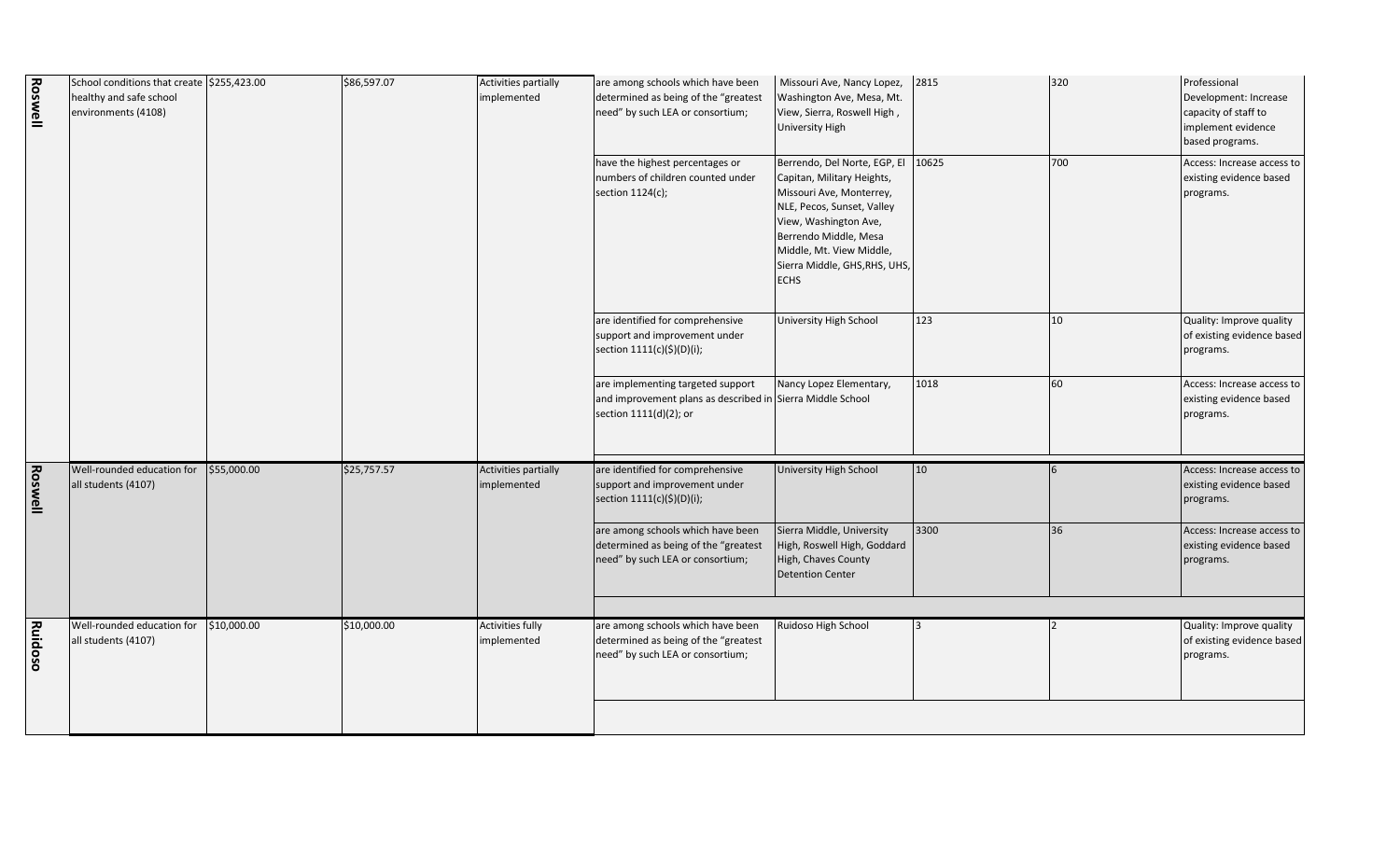| Santa Fe | School conditions that create \$41,541.00<br>healthy and safe school<br>environments (4108)  |               | \$38,759.51  | Activities fully<br>implemented            | are among schools which have been<br>determined as being of the "greatest<br>need" by such LEA or consortium; | Santa Fe High, Capital High<br>(GRADS Class) Engage,<br>Academy at Larragoite, Santa<br>Fe Community College (Case<br>Management) | 55           | Quality: Improve quality<br>of existing evidence based<br>programs. |
|----------|----------------------------------------------------------------------------------------------|---------------|--------------|--------------------------------------------|---------------------------------------------------------------------------------------------------------------|-----------------------------------------------------------------------------------------------------------------------------------|--------------|---------------------------------------------------------------------|
| Santa Fe | School conditions that create \$224<br>healthy and safe school<br>environments (4108)        |               |              | No activities<br>implemented               | are among schools which have been<br>determined as being of the "greatest<br>need" by such LEA or consortium; | Desert Academy                                                                                                                    | <sup>0</sup> | Quality: Improve quality<br>of existing evidence based<br>programs. |
| Socorro  | Well-rounded education for<br>all students (4107)                                            | \$123,600.00: | \$53,103.29  | <b>Activities partially</b><br>implemented | are among schools which have been<br>determined as being of the "greatest<br>need" by such LEA or consortium; |                                                                                                                                   |              | Quality: Improve quality<br>of existing evidence based<br>programs. |
|          |                                                                                              |               |              |                                            | are among schools which have been<br>determined as being of the "greatest<br>need" by such LEA or consortium; | Socorro High School                                                                                                               | 120          | Access: Increase access to<br>existing evidence based<br>programs.  |
|          |                                                                                              |               |              |                                            | are among schools which have been<br>determined as being of the "greatest<br>need" by such LEA or consortium; | Socorro High School                                                                                                               | 140          | Access: Increase access to<br>existing evidence based<br>programs.  |
| Socorro  | School conditions that create \$99,900.00:<br>healthy and safe school<br>environments (4108) |               | \$79,544.79: | Activities partially<br>implemented        | are among schools which have been<br>determined as being of the "greatest<br>need" by such LEA or consortium; | Socorro High School                                                                                                               | 10           | Quality: Improve quality<br>of existing evidence based<br>programs. |
|          |                                                                                              |               |              |                                            | are among schools which have been<br>determined as being of the "greatest<br>need" by such LEA or consortium; | Socorro High School                                                                                                               |              | Quality: Improve quality<br>of existing evidence based<br>programs. |
|          |                                                                                              |               |              |                                            | are among schools which have been<br>determined as being of the "greatest<br>need" by such LEA or consortium; | Cottonwood Valley Charter<br>School                                                                                               | 170          | Access: Increase access to<br>existing evidence based<br>programs.  |